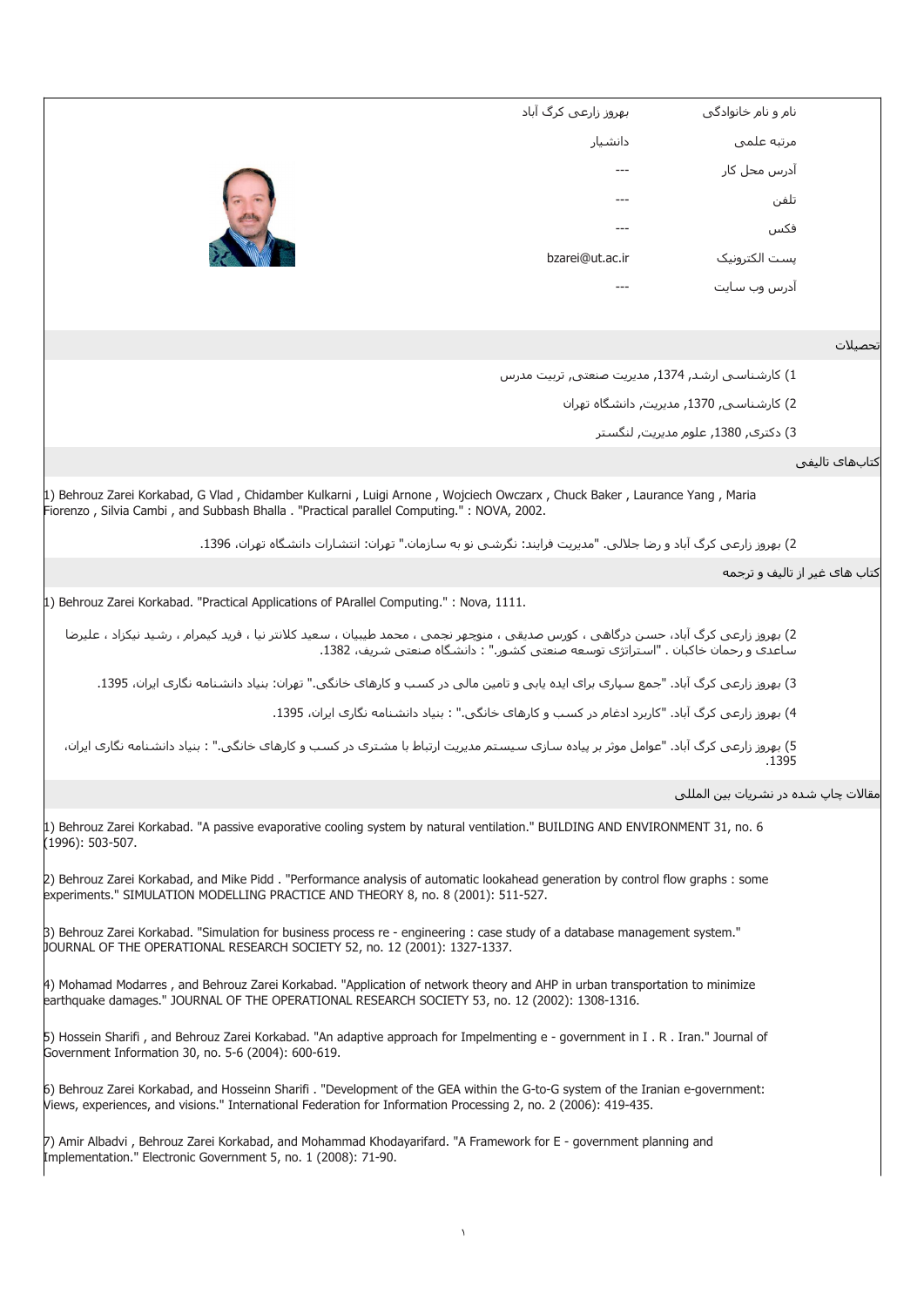8) Behrouz Zarei Korkabad, and Amirhossein Ghapanchi . "Guidelines for Government - To - Government Initiative Architecture in Developing Countries." INTERNATIONAL JOURNAL OF INFORMATION MANAGEMENT 28, no. 4 (2008): 277-284.

9) Majid Dehkordi , Behrouz Zarei Korkabad, and Shabnam Al Rasool Dehkordi . "The effect of gender and age differences on media selection in Small and Medium tourism Enterprises." Cyberpsychology, Behavior, and Social Networking 11, no. 6 (2008): 683-686.

10) Fatemeh Saghafi, Kolsoom Abbasi Shahkooh , Akbar Kary Dolat Abadi , and Behrouz Zarei Korkabad. "Proposed E - government Foresight Framework in Developing Countries , A Systematic Approach." Journal of Software 4, no. 6 (2009): 577-583.

11) Fatemeh Saghafi , Kolsoom Abbasi Shahkooh , Akbar Kary Dolat Abadi , and Behrouz Zarei Korkabad. "Proposed e - goverment foresight framework in developing countries a systematic approach." Journal of Software 4, no. 6 (2009): 583-577.

12) Fatemeh Saghafi, Behrouz Zarei Korkabad, Alireza Aliahmadi , and M Fathian . "E - Government Foresight in Developing Countries." World Applied Sciences Journal 6, no. 9 (2009): 1274-1280.

13) Alibabaei Ahmad , Aghdasi Mohammad , Behrouz Zarei Korkabad, and Stewart Glenn . "The Role of Culture in Business Process Management Initiatives." Australian Journal of Basic and Applied Sciences 4, no. 7 (2010): 2143-2154.

14) Seiran Alani Azar, Behrouz Zarei Korkabad, Hersh Soltanpanah, and Saman Alani Azar. "E-Procurement System challenges andDesign: an UML Approach." Australian Journal of Basic and Applied Sciences 5, no. 12 (2011): 1418-1427.

15) Behrouz Zarei Korkabad, , and Elham Kaboli. "The Impact of Process Approach on Social Capital." Journal of Global Entrepreneurship Research 1, no. 2 (2011): 101-114.

16) Shirin Majd Shariat Panahi, Behrouz Zarei Korkabad, and Sima Oliaee Rezaee. "A Qualitative Study on Individual factors affecting Iranian woman entrepreneurs' growth orientations." international business resarch 5, no. 3 (2012): 81-90.

17) Nastaran Hajiheydari, and Behrouz Zarei Korkabad. "Developing and Manipulating Business Model Applying System Dynamic Approach." Journal of Modelling in Management 8, no. 2 (2013): 18-42.

18) , Behrouz Zarei Korkabad, and . "Investigating the impact of external factors on users perceptions: a case study of software adoption in middle east." the international technology management review 3, no. 3 (2013): 160-174.

19) Behrouz Zarei Korkabad, Saeed Azizian, and . "Road Frieght Infomation Systems: a soft system methodology approach." International Journal of Logistics Systems and Management 14, no. 2 (2013): 161-178.

20) Jahangir Yadollahi Farsi, Behrouz Zarei Korkabad, and Mahdi Lashgari. "ROLES OF EFFECTIVE FACTORS IN EXPLOITATION OF ENTREPRENEURIAL OPPORTUNITIES IN SOFTWARE DEVELOPMENT INDUSTRY." Asian Academic Research Journal of Social Sciences & Humanities 1, no. 16 (2013): 1-22.

21) Behrouz Zarei Korkabad, Saeed Azizian, and . "Exploring the Business Model Aspects of Transportation Information Systems." International journal of advanced Information technology (IJAIT) 7, no. 2 (2013): 118-134.

22) Behrouz Zarei Korkabad, , and . "Investigating the Relationship between Business Process Orientation and Social Capital." Knowledge and Process Management 21, no. 1 (2014): 67-77.

23) Behrouz Zarei Korkabad, , and Fereshteh Ghapanchi. "Organizational Diagnosis in Project-Based Companies: Challenges and Directions." SAGE Open 4, no. 2 (2014): 1-7.

24) Behrouz Zarei Korkabad, Saeed Azizian, Majid Shishehgar, and Setareh Sadeghi. "Networking in Marketing and Advertising Companies: A Soft System Methodology Approach." the international technology management review 4, no. 1 (2014): 42-45.

25) Behrouz Zarei Korkabad, Ramin Sepehri Rad, Fereshteh Ghapanchi, and Amir Hossein Ghapanchi. "A heuristic approach to the adoption and implementation of activity based costing information systems." The Electronic Journal of Information Systems Evaluation 18, no. 1 (2015): 59-76.

26) Behrouz Zarei Korkabad, , and Fereshteh Ghapanchi. "Stakeholder analysis: a vital step in restructuring projects in project-based companies." International Journal of Business Innovation and Research 9, no. 6 (2015): 731-749.

27) Saeed Azizian, Behrouz Zarei Korkabad, Majid Shishegar, and Setareh Sadeghi. "Toward a Novel Business Model for Marketing Networked Companies." International Journal of Business Innovation and Research 11, no. 2 (2016): 208 - 227.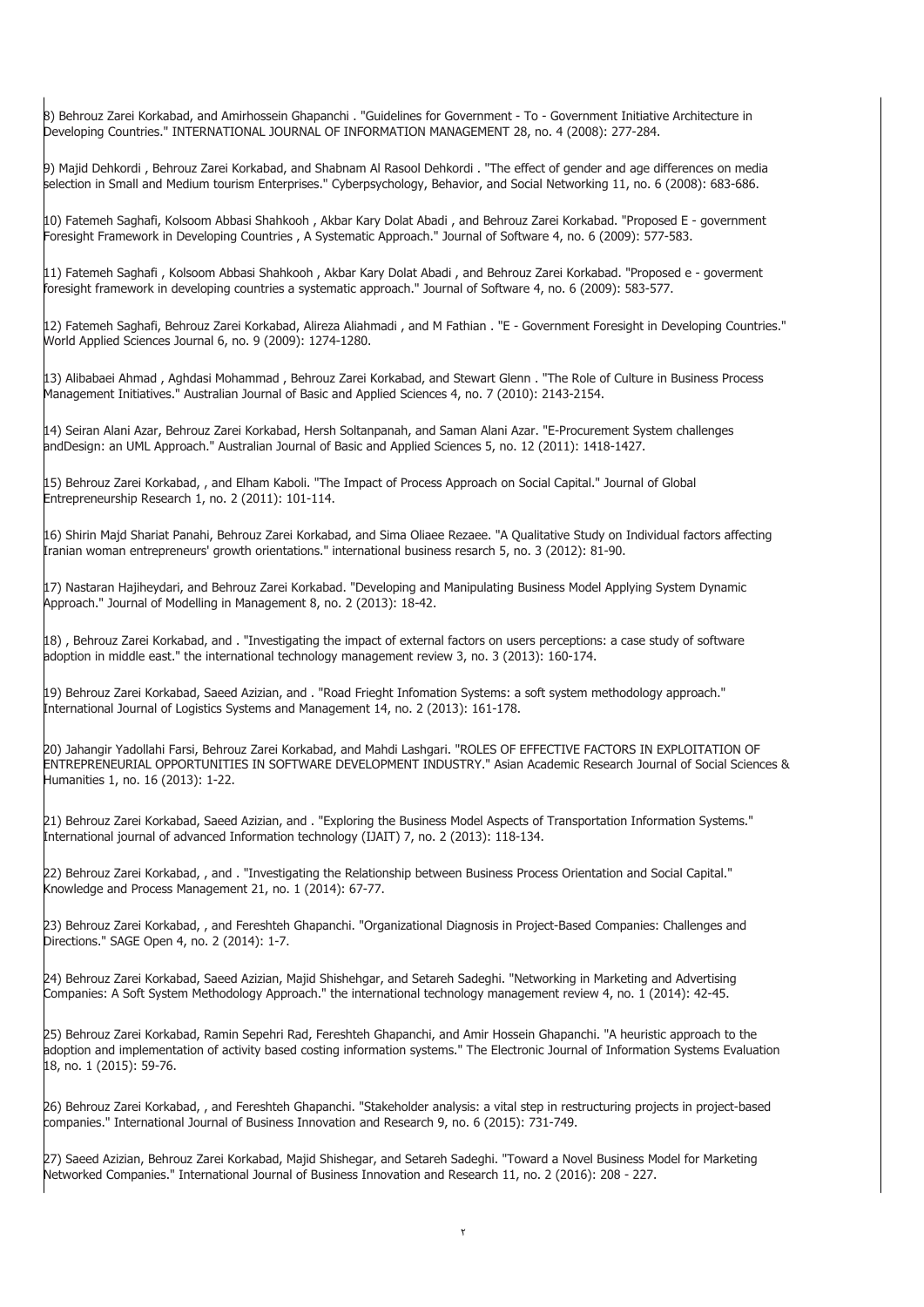28) Ramin Sepehri Rad, Ali Rajabzadeh, Adel Azar, and Behrouz Zarei Korkabad. "A Soft Systems Methodology Approach to Occupational Cancer Control Problem: a Case Study of the Ministry of Petroleum of Iran." SYSTEMIC PRACTICE AND ACTION RESEARCH 30, no. 7 (2017): 1-18.

29) Behrouz Zarei Korkabad, Flora Amanati, and Kasra Amanati. "Privatization and corporate entrepreneurship in telecommunication companies." Journal of Entrepreneurship and Public Policy 6, no. 1 (2017): 60-71.

30) Mohammad Zarei, Behrouz Zarei Korkabad, and Amir Hossein Ghapanchi. "Lesson Learnt from Process Improvement in a non-profit Organization." International Journal of Business Excellence 11, no. 3 (2017): 277-300.

31) Hossein Khorrami, Mohammad Zarei, and Behrouz Zarei Korkabad. "Heuristics of the Internationalisation of SMEs: a grounded theory method." International Journal of Management and Enterprise Development 16, no. 3 (2017): 174-206.

32) Behrouz Zarei Korkabad, , and . "Delay causes analysis in complex construction projects: a Semantic Network Analysis approach." Production Planning & Control 28, no. 15 (2017): 1-12.

33) Behrouz Zarei Korkabad, and . "The Rational Media Selection as a New Entrepreneurial Value: a Theoritical Foundation." Global Media Journal 10, no. 1 (2018): 125-132.

34) Mohammad Zarei, Sayed Mohammad Talebi, and Behrouz Zarei Korkabad. "Diagnosing entrepreneurial network using failure mode and effect analysis." International Journal of Business Excellence 17, no. 3 (2019): 361-383.

35) بهروز زارعى کرگ آباد و نريمان عبدى . "مهندس مجدد فرايندهاى کسب و کار." دانشنامه کار آفرينى ،1 1 (1388): .1387-1383

36) فاطمه ثقفى ، بهروز زارعى کرگ آباد، عليرضا احمدى و محمد فتحيان . "دولت الکترونيک." دانشنامه ايران و اسلام 1، 1 (1388): 625-631.

37) بهروز زارعى كرگ آباد و هدى ناصرى . "الگوى كسب و كار." دانشنامه ايران و اسلام 1، 1 (1388): 96-93.

مقالات چاپ شده در نشريات داخلى

1) Zahra Arasti, Sima Oliayee Rezayee , Behrouz Zarei Korkabad, and Shirin Majd Shariat Panah . "A Qualitative Study on Environmental Factors Affecting Iranian Women Entrepreneurs' Growth Orientation." Journal of Management and Strategy 3, no. 2 (2012): 39-49.

2) Amir Mohammad Golabi, and Behrouz Zarei Korkabad. "Managing Virtual Product Development Team: A Review." International Journal of Supply and Operations Management (IJSOM) 1, no. 1 (2014): 108-128.

3) بهروز زارعى کرگ آباد و ناصر باقرى مقدم . "بکارگيرى و مقايسه روشهاى AHP ,TOPSIS ,ELECTRE در انتقال تکنولوژى توليد ترانسفورماتورهاى خشک رزيني." مديريت صنعتى دانشگاه تهران 1، 1 (1111): -.

4) بهروز زارعى كرگ آباد و عظيم زارعى . "اشكال ارتباطات بين سازمانى." مديريت و توسعه 19، 19 (1382): 64-68.

5) بهروز زارعى کرگ آباد و عظيم زراعى . "مستند سازى گسترده فرايندها در بخش دولت : ارايه راهکار." دانشور رفتار ،11 8 (1383): .15-30

6) عادل آذر ، بهروز زارعى کرگ آباد و عظیم زارعى . "ارايه يک روش براى شبيه سازى ارتباطات بين سازمانى دستگاه هاى دولت." دانشور رفتار 12، .19-32 :(1384) 11

7) بهروز زارعى کرگ آباد، عظيم زارعى ، عبدالحميد مدرس و فريده قوى پنجه . "تبيين زمينه هاى به کارگيرى تحقيق در عمليات در مديريت محيط زيست." محيط شناسى ،31 --- (1384): .67-80

8) بهروز زارعى کرگ آباد و عظيم زارعى . "پارادايم هاى تئوريک تبيين کننده شکل گيرى ارتباطات بين سازمانى." دانش مديريت -، 79 (1386): 45-62.

9) بهروز زارعى کرگ آباد و احسان مرآتى . "اراِيه چارچوب معمارى زنجيره تامين محصولات بر پايه زير ساخت ICT روستايى." مهندسى مکانيک مدرس ،12 14 (1387): .197-177

10) امير علم بيگى، ايرج ملک محمدى ، على اسدى و بهروز زارعى کرگ آباد. "ظرفيت سازى دانش عنصرى براى شکل گيرى پيامدهاى کارافرينانه در نتايج تحقيقات موسسات تحقيقات کشاورزى ايران." پژوهش و برنامه ريزى در اموزش عالى 16، 4 (1389): 117-133.

11) امير علم بيگى، ايرج ملک محمدى ، بهروز زارعى کرگ آباد و على اسدى . "تبيين نقش تحقيق و توسعه کارآفرينانه مبتنى بر ترجمان دانش در موفقيت انتقال فناورى کشاورزى.." توسعه کارافرينى سوم-يازدهم، 2266-2008 (1390): .126-107

12) فاطمه ثقفى، بهروز زارعى كرگ آباد و كلثوم عباسى شاهکوه. "طراحى مدل مفهومى نوآورى آينده نگر." مديريت فردا 10، 27 (1390): 73-96.

13) امير علم بيگى، ايرج ملک محمدى ، على اسدى و بهروز زارعى کرگ آباد. "بررسى نقش ابعاد تجارى سازى تحقيقات بر تحقيق و توسعه کارآفرينانه فنآورى در بخش کشاورزى ايران." تحقيقات اقتصاد و توسعه کشاورزى ايران 2-43، 2008-1338 (1391): 49-61.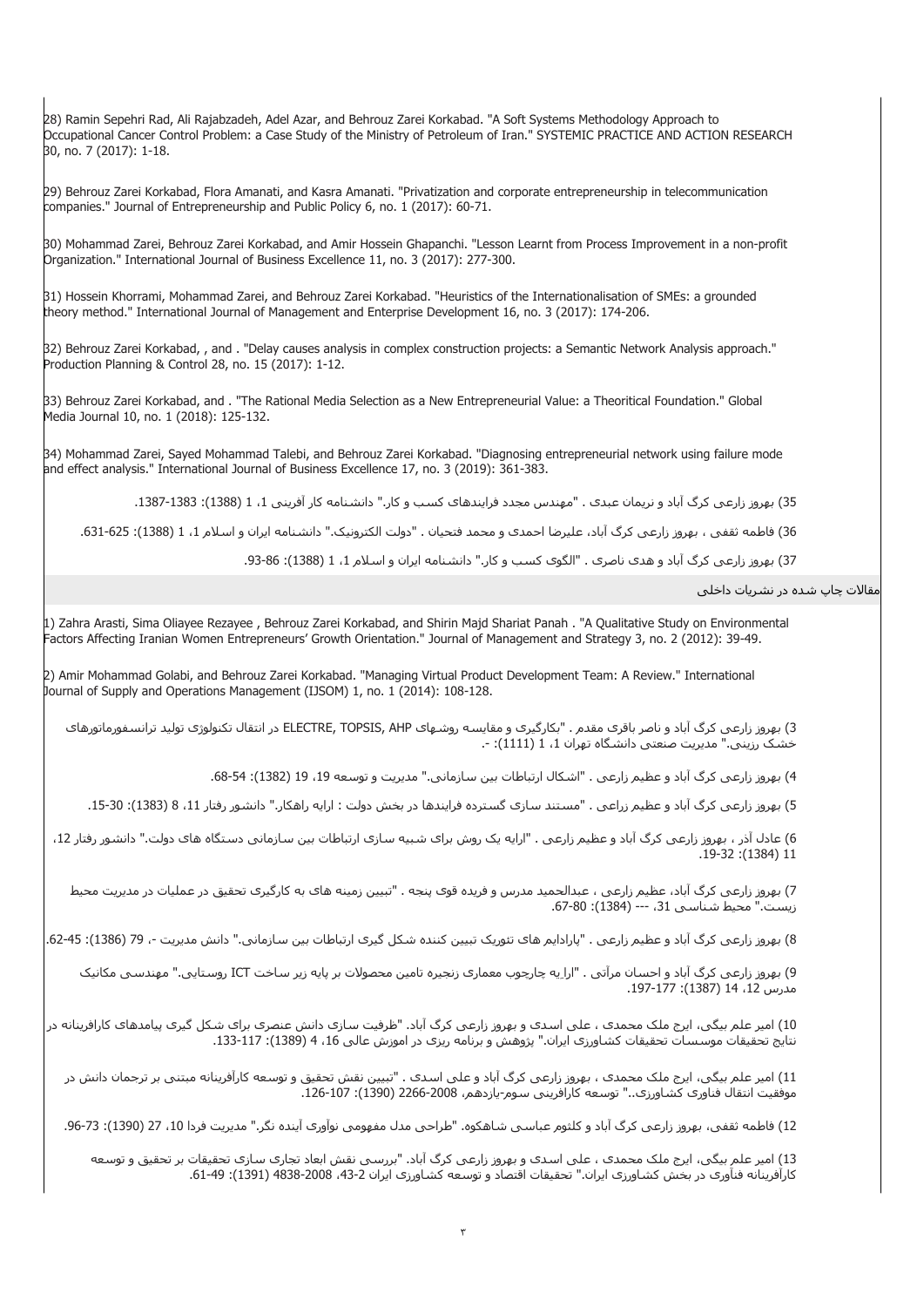14) محمد رضا روح الهى، ايرج حريرچى، بهروز زارعى کرگ آباد و گلاويژ کشتمند. "مديريت داروى تراستوزوماب (هرسپتين) در بيماران مبتلا به سرطان پستان در ايران (تامين، تجويز اصولي، و توزيع عادلانه يارانه حمايتي)." تحقيقات نظام سـلامت 15، 4 (1391): 270-280.

15) بهروز زارعى کرگ آباد، سعدى باليده و پرويز کفچه. "ارايه ى چارچوبى براى مهندسى مجدد فرايندهاى کسب و کار با رويکرد کارآفرينى سازمانى در شرکت مادر تخصصي بازرگاني." توسعه کارافريني 6، 3 (1392): 145-161.

16) بهروز زارعى کرگ آباد و يحيى چاقويى. "آسيب شناسى شرکت هاى پروژه محور: مورد کاوى شرکت توسعه منابع آب و نيروى ايران." فصلنامه مديريت توسعه و تحول 16، 4 (1393): 41-49.

17) رامين سپهرى راد، على رجب زاده قطرى ، عادل آذر و بهروز زارعى کرگ آباد. "استفاده از روش شناسى سيستم هاى نرم براى ساختار دهى به مسئله مراقبت در برابر مواجهات شغلی سرطانزا: مورد مطالعه صنایع نفت." پژوهشـهای مدیریت در ایران 19، 3 (1394): 161-164.

18) سيده الهه عادل رستخيز و بهروز زارعى کرگ آباد. "مديريت بحران مبتنى بر رويکرد شبکه محور." فصلنامه دانش پيشگيرى و مديريت بحران ،6 3 .223-209 :(1395)

## همايشهاى بين المللى

1) Behrouz Zarei Korkabad, and . "Measuring the Performance of G2G Services." E-Gov 07,.

2) Behrouz Zarei Korkabad, and . "A SERVQUAL Assessment of the G2G Services in Iran." The 7th IFIP Conference on e-business, e-services, and e-society,.

3) , and Behrouz Zarei Korkabad. "Measuring the Media Continuum in the Small and Medium Tourism Enterprises." ICIM 2007,.

4) Fatemeh Saghafi, , and Behrouz Zarei Korkabad. "A personal framework for e-goverment foresight based on zachman architecture model in developing countries." The 2008 international conference on convergence and hybrid information technology, Busan.

Architecture Model in Developing Countries." International Conference on Convergence and hybrid Information Technology (ICCIT08),. Saghafi, شاهکوه عباسى کلثوم , and Behrouz Zarei Korkabad. "A Proposal Framework for E-government Foresight Based on Zachman 5) Fatemeh

6) بهروز زارعى کرگ آباد و صالح سالارى. "مطالعه ى ادغام و اکتساب و بررسى موانع آن در صنعت فناورى اطلاعات ايران." اولين همايش بين المللى صنعت و صادرات فناورى اطلاعات، تهران.

7) بهروز زارعى کرگ آباد و مريم محسنى. "بازطراحى فرايندها با رويکرد متدلوژى هارمون: مطالعه موردى شرکت توسعه منابع آب ايران، بخش مطالعات." دومين کنفرانس بين المللى مديريت، کارآفرينى و توسعه اقتصادى، تهران.

8) محمد على بحرينى زارج، بهروز زارعى کرگ آباد و فاطمه صالحى. "شناخت بنگاههاى فناور پيشرفته و دسته بندى آنها: مطالعه موردى بنگاههاى فناورى نانو در ايران." سومين کنفرانس بين المللى و هفتمين مديريت فناورى، کيش.

## همايشهاى داخلى

1) بهروز زارعى کرگ آباد، فرشيد بابا اکبرى و عظيم زارعى . "بهينه سازى شبيه سازى در خطوط توليد با استفاده از SA. "چهارمين کنفرانس بين المللى مهندسى صنايع، تهران.

2) بهروز زارعى کرگ آباد و سوفيا فرکيش. "بررسى تجربيات مهندسى مجدد در ايران." چهارمين کنفرانس بين المللى مهندسى صنايع، تهران.

3) بهروز زارعى کرگ آباد، فرشيد بابا اکبرى و هومن شيدانشيدى. "طراحى يک سيستم پشتيبان تصميم براى کاهش صدمات ناشى از زلزله بر شبکه حمل و نقل شهرى به کمک بهينه سازى شبيه سازى." چهارمين کنفرانس بين المللى مهندسى صنايع، تهران.

4) فرشيد بابا اکبرى، بهروز زارعى کرگ آباد و سوفيا فرکيش. "ارزيابى عملکرد پروژه هاى مهندسى مجدد." کنفرانس بين المللى مديريت، تهران.

5) عبدالکريم پهلوانى و بهروز زارعى کرگ آباد. "شناسائى عوامل تاخيرات سازندگان در ساخت تجهيزات." کنفرانس مديريت پروژه، تهران.

6) بهروز زارعى کرگ آباد و عبدالکريم پهلوانى. "طراحى يک متدلوژى براى شناسايى تاخيرات پروژه هاى بزرگ و ارايه راهکارهاى بهبود: مطالعه موردى پروژه هاى پتروشيمى." کنفرانس مديريت پروژه، تهران.

7) بهروز زارعى کرگ آباد و احسان مراتى. "بهبود قابل توجه عملکرد پروژه ها: مقايسه مهندسى مجدد فرايندها و مهندسى ارزش." کنفرانس بين المللى مديريت پروژه، تهران.

8) بهروز زارعى کرگ آباد و وحيد اسکويى. "اخذ و بازنمايى دانش تاخيرات در پروژه هاى پتروشيمى." کنفرانس بين المللى مديريت پروژه، تهران.

9) بهروز زارعى کرگ آباد و کژال زارعى. "تحليل و بهبود زنجيره تامين محصولات کشاورزى." پنجمين کنفرانس بين المللى مهندسى صنايع، تهران.